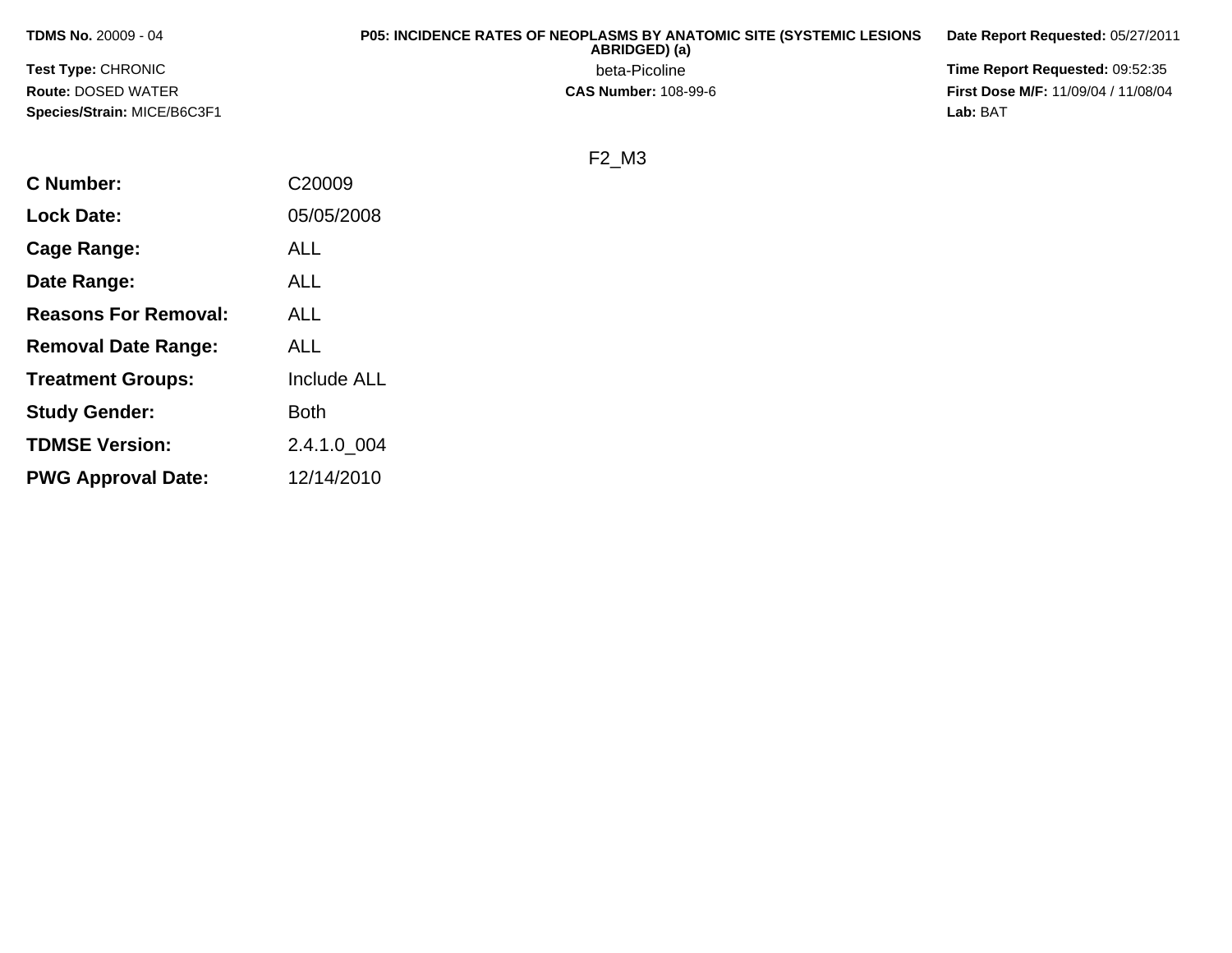| <b>TDMS No. 20009 - 04</b>                               | <b>P05: INCIDENCE RATES OF NEOPLASMS BY ANATOMIC SITE (SYSTEMIC LESIONS</b> | Date Report Requested: 05/27/2011 |                             |                |                                     |  |
|----------------------------------------------------------|-----------------------------------------------------------------------------|-----------------------------------|-----------------------------|----------------|-------------------------------------|--|
| Test Type: CHRONIC                                       |                                                                             |                                   | beta-Picoline               |                | Time Report Requested: 09:52:35     |  |
| <b>Route: DOSED WATER</b>                                |                                                                             |                                   | <b>CAS Number: 108-99-6</b> |                | First Dose M/F: 11/09/04 / 11/08/04 |  |
| Species/Strain: MICE/B6C3F1                              |                                                                             |                                   |                             |                |                                     |  |
| <b>B6C3F1 MICE MALE</b>                                  | $0$ mg/l                                                                    | 312.5 mg/l                        | 625 mg/l                    | 1250 mg/l      |                                     |  |
| <b>Disposition Summary</b>                               |                                                                             |                                   |                             |                |                                     |  |
| <b>Animals Initially In Study</b><br><b>Early Deaths</b> | 50                                                                          | 50                                | 50                          | 50             |                                     |  |
| <b>Moribund Sacrifice</b>                                | 6                                                                           | 4                                 | 8                           | $\overline{7}$ |                                     |  |
| <b>Natural Death</b>                                     | 20                                                                          | 20                                | 15                          | 10             |                                     |  |
| <b>Survivors</b>                                         |                                                                             |                                   |                             |                |                                     |  |
| <b>Terminal Sacrifice</b>                                | 24                                                                          | 26                                | 27                          | 33             |                                     |  |
| <b>Animals Examined Microscopically</b>                  | 50                                                                          | 50                                | 50                          | 50             |                                     |  |
| <b>ALIMENTARY SYSTEM</b>                                 |                                                                             |                                   |                             |                |                                     |  |
| Esophagus                                                | (50)                                                                        | (50)                              | (50)                        | (50)           |                                     |  |
| Gallbladder                                              | (36)                                                                        | (33)                              | (39)                        | (42)           |                                     |  |
| Intestine Large, Cecum                                   | (35)                                                                        | (34)                              | (36)                        | (40)           |                                     |  |
| Intestine Large, Colon                                   | (40)                                                                        | (40)                              | (41)                        | (40)           |                                     |  |
| Sarcoma, Metastatic, Liver                               |                                                                             | 1(3%)                             |                             |                |                                     |  |
| Intestine Large, Rectum                                  | (39)                                                                        | (38)                              | (42)                        | (41)           |                                     |  |
| Intestine Small, Duodenum                                | (36)                                                                        | (31)                              | (35)                        | (40)           |                                     |  |
| Adenoma                                                  |                                                                             |                                   |                             | 1(3%)          |                                     |  |
| Intestine Small, Ileum                                   | (36)                                                                        | (35)                              | (39)                        | (40)           |                                     |  |
| Intestine Small, Jejunum                                 | (35)                                                                        | (32)                              | (37)                        | (40)           |                                     |  |
| Adenoma                                                  |                                                                             | 1(3%)                             |                             | 1(3%)          |                                     |  |
| Carcinoma                                                | 2(6%)                                                                       | 1(3%)                             |                             |                |                                     |  |
| Liver                                                    | (50)                                                                        | (50)                              | (50)                        | (50)           |                                     |  |
| Cholangioma, Multiple                                    |                                                                             |                                   |                             | 1(2%)          |                                     |  |
| Hemangioma                                               |                                                                             | 1(2%)                             |                             |                |                                     |  |
| Hemangiosarcoma                                          | 5 (10%)                                                                     | 4(8%)                             | 3(6%)                       | 1(2%)          |                                     |  |
| Hepatoblastoma                                           | 3(6%)                                                                       | 5(10%)                            | 9(18%)                      | 4(8%)          |                                     |  |
| Hepatoblastoma, Multiple<br>Hepatocellular Adenoma       | 3(6%)<br>12 (24%)                                                           | 1(2%)<br>11 (22%)                 | 2(4%)<br>11 (22%)           | 15 (30%)       |                                     |  |
| Hepatocellular Adenoma, Multiple                         | 21 (42%)                                                                    | 30 (60%)                          | 29 (58%)                    | 20 (40%)       |                                     |  |
| Hepatocellular Carcinoma                                 | 20 (40%)                                                                    | 13 (26%)                          | 17 (34%)                    | 15 (30%)       |                                     |  |
| Hepatocellular Carcinoma, Multiple                       | 6 (12%)                                                                     | 10 (20%)                          | 9(18%)                      | 8(16%)         |                                     |  |
| Hepatocholangiocarcinoma                                 | 2(4%)                                                                       | 2(4%)                             | 1(2%)                       |                |                                     |  |
| Ito Cell Tumor Malignant                                 |                                                                             | 1(2%)                             |                             |                |                                     |  |
|                                                          |                                                                             |                                   |                             |                |                                     |  |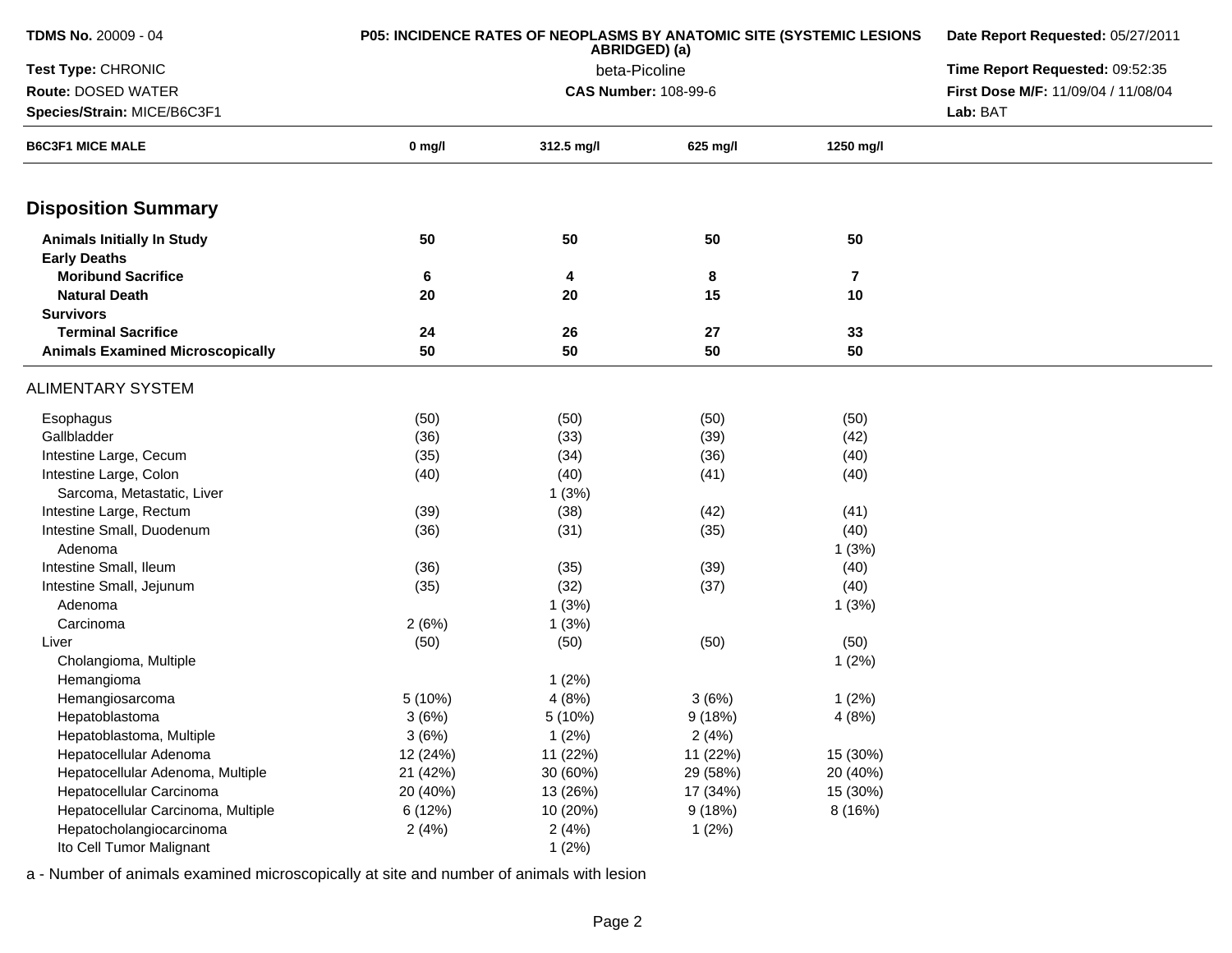| TDMS No. 20009 - 04                                                                      | P05: INCIDENCE RATES OF NEOPLASMS BY ANATOMIC SITE (SYSTEMIC LESIONS | Date Report Requested: 05/27/2011<br>Time Report Requested: 09:52:35 |          |           |                                     |
|------------------------------------------------------------------------------------------|----------------------------------------------------------------------|----------------------------------------------------------------------|----------|-----------|-------------------------------------|
| Test Type: CHRONIC                                                                       |                                                                      |                                                                      |          |           |                                     |
| Route: DOSED WATER                                                                       |                                                                      | <b>CAS Number: 108-99-6</b>                                          |          |           | First Dose M/F: 11/09/04 / 11/08/04 |
| Species/Strain: MICE/B6C3F1                                                              |                                                                      |                                                                      |          |           | Lab: BAT                            |
| <b>B6C3F1 MICE MALE</b>                                                                  | $0$ mg/l                                                             | 312.5 mg/l                                                           | 625 mg/l | 1250 mg/l |                                     |
| Sarcoma                                                                                  |                                                                      | 1(2%)                                                                |          |           |                                     |
| Mesentery                                                                                | (7)                                                                  | (1)                                                                  | (1)      | (1)       |                                     |
| Hepatocholangiocarcinoma, Metastatic, Liver                                              | 1(14%)                                                               |                                                                      |          |           |                                     |
| Pancreas                                                                                 | (49)                                                                 | (48)                                                                 | (48)     | (49)      |                                     |
| Hepatocholangiocarcinoma, Metastatic, Liver                                              | 1(2%)                                                                |                                                                      |          |           |                                     |
| Sarcoma, Metastatic, Liver                                                               |                                                                      | 1(2%)                                                                |          |           |                                     |
| <b>Salivary Glands</b>                                                                   | (50)                                                                 | (50)                                                                 | (50)     | (50)      |                                     |
| Stomach, Forestomach                                                                     | (47)                                                                 | (47)                                                                 | (47)     | (47)      |                                     |
| Hemangioma                                                                               |                                                                      | 1(2%)                                                                |          |           |                                     |
| Squamous Cell Carcinoma                                                                  |                                                                      |                                                                      | 1(2%)    |           |                                     |
| Squamous Cell Papilloma                                                                  |                                                                      | 1(2%)                                                                |          | 3(6%)     |                                     |
| Stomach, Glandular                                                                       | (42)                                                                 | (45)                                                                 | (43)     | (45)      |                                     |
| Tooth                                                                                    | (35)                                                                 | (41)                                                                 | (42)     | (41)      |                                     |
| <b>CARDIOVASCULAR SYSTEM</b>                                                             |                                                                      |                                                                      |          |           |                                     |
| Heart                                                                                    | (50)                                                                 | (50)                                                                 | (50)     | (50)      |                                     |
| Hemangiosarcoma                                                                          | 1(2%)                                                                | 1(2%)                                                                |          |           |                                     |
| Hepatocellular Carcinoma, Metastatic, Liver                                              |                                                                      | 2(4%)                                                                | 2(4%)    |           |                                     |
| Hepatocholangiocarcinoma, Metastatic, Liver                                              | 1(2%)                                                                |                                                                      |          |           |                                     |
| Sarcoma, Metastatic, Liver                                                               |                                                                      | 1(2%)                                                                |          |           |                                     |
| Sarcoma, Metastatic, Uncertain Primary Site                                              | 1(2%)                                                                |                                                                      |          |           |                                     |
| <b>ENDOCRINE SYSTEM</b>                                                                  |                                                                      |                                                                      |          |           |                                     |
| <b>Adrenal Cortex</b>                                                                    | (49)                                                                 | (48)                                                                 | (50)     | (48)      |                                     |
| Adenoma                                                                                  |                                                                      |                                                                      | 1(2%)    |           |                                     |
| Hepatocellular Carcinoma, Metastatic, Liver                                              |                                                                      |                                                                      | 1(2%)    |           |                                     |
| Sarcoma, Metastatic, Liver                                                               |                                                                      | 1(2%)                                                                |          |           |                                     |
| Subcapsular, Adenoma                                                                     | 2(4%)                                                                | 1(2%)                                                                | 5 (10%)  | 3(6%)     |                                     |
| Adrenal Medulla                                                                          | (49)                                                                 | (47)                                                                 | (50)     | (48)      |                                     |
| Hepatocellular Carcinoma, Metastatic, Liver                                              |                                                                      |                                                                      | 1(2%)    |           |                                     |
| Islets, Pancreatic                                                                       | (49)                                                                 | (48)                                                                 | (48)     | (49)      |                                     |
| Adenoma                                                                                  | 1(2%)                                                                |                                                                      | 1(2%)    |           |                                     |
| Parathyroid Gland                                                                        | (37)                                                                 | (39)                                                                 | (44)     | (31)      |                                     |
| a - Number of animals examined microscopically at site and number of animals with lesion |                                                                      |                                                                      |          |           |                                     |

Page 3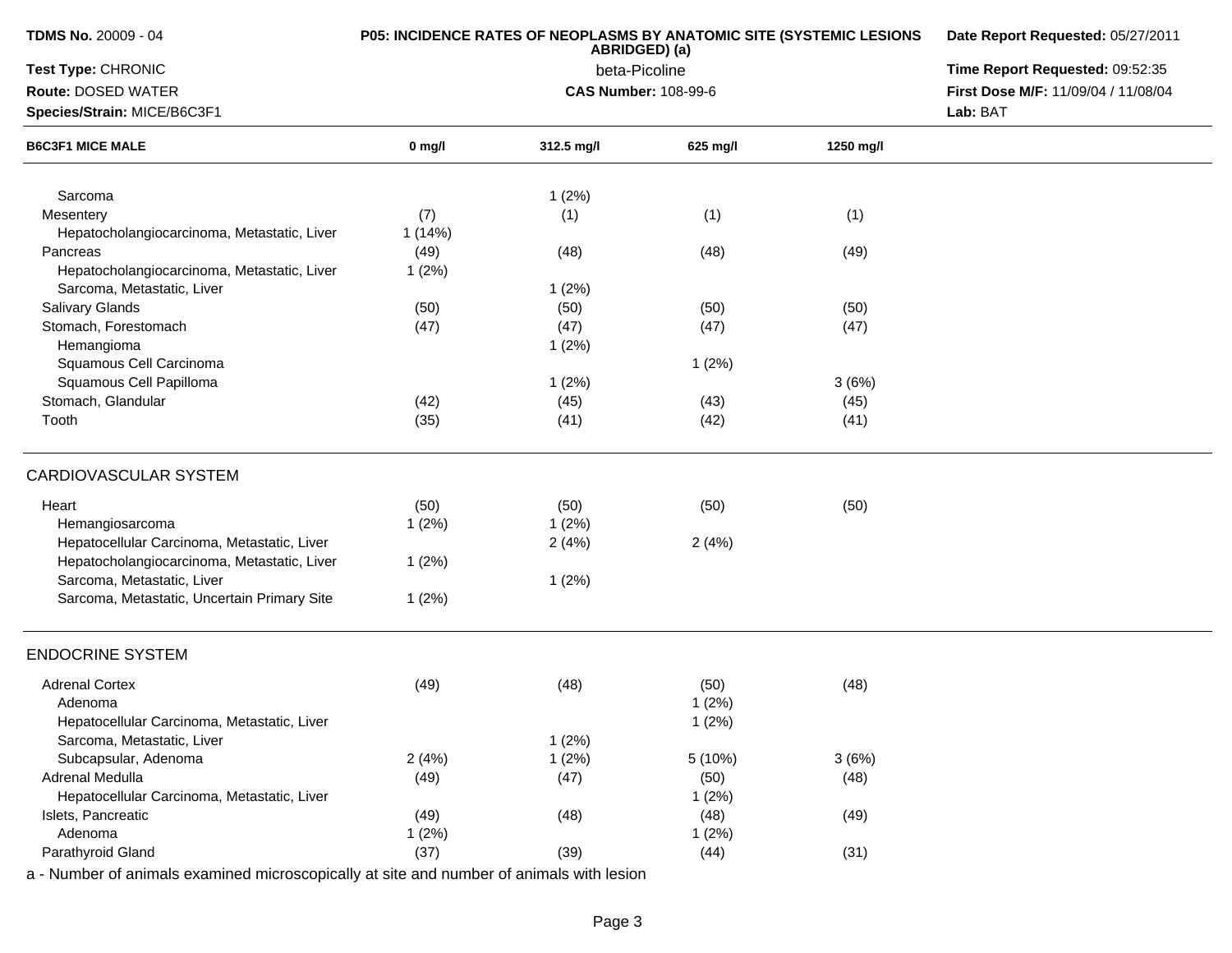| TDMS No. 20009 - 04                                         |               | P05: INCIDENCE RATES OF NEOPLASMS BY ANATOMIC SITE (SYSTEMIC LESIONS<br>ABRIDGED) (a) | Date Report Requested: 05/27/2011 |           |                                     |
|-------------------------------------------------------------|---------------|---------------------------------------------------------------------------------------|-----------------------------------|-----------|-------------------------------------|
| Test Type: CHRONIC                                          |               | beta-Picoline                                                                         |                                   |           | Time Report Requested: 09:52:35     |
| Route: DOSED WATER                                          |               | <b>CAS Number: 108-99-6</b>                                                           |                                   |           | First Dose M/F: 11/09/04 / 11/08/04 |
| Species/Strain: MICE/B6C3F1                                 |               |                                                                                       |                                   |           | Lab: BAT                            |
| <b>B6C3F1 MICE MALE</b>                                     | $0$ mg/l      | 312.5 mg/l                                                                            | 625 mg/l                          | 1250 mg/l |                                     |
| <b>Pituitary Gland</b><br>Pars Distalis, Adenoma            | (47)          | (49)                                                                                  | (49)<br>1(2%)                     | (49)      |                                     |
| <b>Thyroid Gland</b><br>Follicular Cell, Adenoma            | (49)<br>1(2%) | (50)                                                                                  | (49)                              | (49)      |                                     |
| Follicular Cell, Carcinoma                                  |               | 1(2%)                                                                                 |                                   |           |                                     |
| <b>GENERAL BODY SYSTEM</b>                                  |               |                                                                                       |                                   |           |                                     |
| None                                                        |               |                                                                                       |                                   |           |                                     |
| <b>GENITAL SYSTEM</b>                                       |               |                                                                                       |                                   |           |                                     |
| <b>Coagulating Gland</b>                                    | (2)           | (0)                                                                                   | (0)                               | (0)       |                                     |
| Epididymis                                                  | (50)          | (50)                                                                                  | (50)                              | (49)      |                                     |
| Hepatocholangiocarcinoma, Metastatic, Liver                 | 1(2%)         |                                                                                       |                                   |           |                                     |
| <b>Preputial Gland</b>                                      | (50)          | (50)                                                                                  | (50)                              | (50)      |                                     |
| Prostate                                                    | (50)          | (50)                                                                                  | (48)                              | (50)      |                                     |
| <b>Seminal Vesicle</b>                                      | (47)          | (48)                                                                                  | (49)                              | (47)      |                                     |
| Hepatocholangiocarcinoma, Metastatic, Liver                 | 1(2%)         |                                                                                       |                                   |           |                                     |
| <b>Testes</b>                                               | (50)          | (50)                                                                                  | (50)                              | (50)      |                                     |
| Interstitial Cell, Adenoma                                  |               | 1(2%)                                                                                 | 1(2%)                             | 1(2%)     |                                     |
| <b>HEMATOPOIETIC SYSTEM</b>                                 |               |                                                                                       |                                   |           |                                     |
| <b>Bone Marrow</b>                                          | (50)          | (50)                                                                                  | (48)                              | (50)      |                                     |
| Hemangiosarcoma                                             | 2(4%)         |                                                                                       |                                   | 2(4%)     |                                     |
| Lymph Node                                                  | (2)           | (1)                                                                                   | (0)                               | (2)       |                                     |
| Mediastinal, Hemangiosarcoma                                |               |                                                                                       |                                   | 1(50%)    |                                     |
| Mediastinal, Hepatoblastoma, Metastatic, Liver              |               | 1 (100%)                                                                              |                                   |           |                                     |
| Mediastinal, Hepatocellular Carcinoma,<br>Metastatic, Liver |               |                                                                                       |                                   | 1(50%)    |                                     |
| Mediastinal, Hepatocholangiocarcinoma,<br>Metastatic, Liver | 1(50%)        |                                                                                       |                                   |           |                                     |
| Lymph Node, Mandibular                                      | (50)          | (49)                                                                                  | (49)                              | (50)      |                                     |
| Carcinoma, Metastatic, Harderian Gland                      |               | 1(2%)                                                                                 |                                   |           |                                     |
|                                                             |               |                                                                                       |                                   |           |                                     |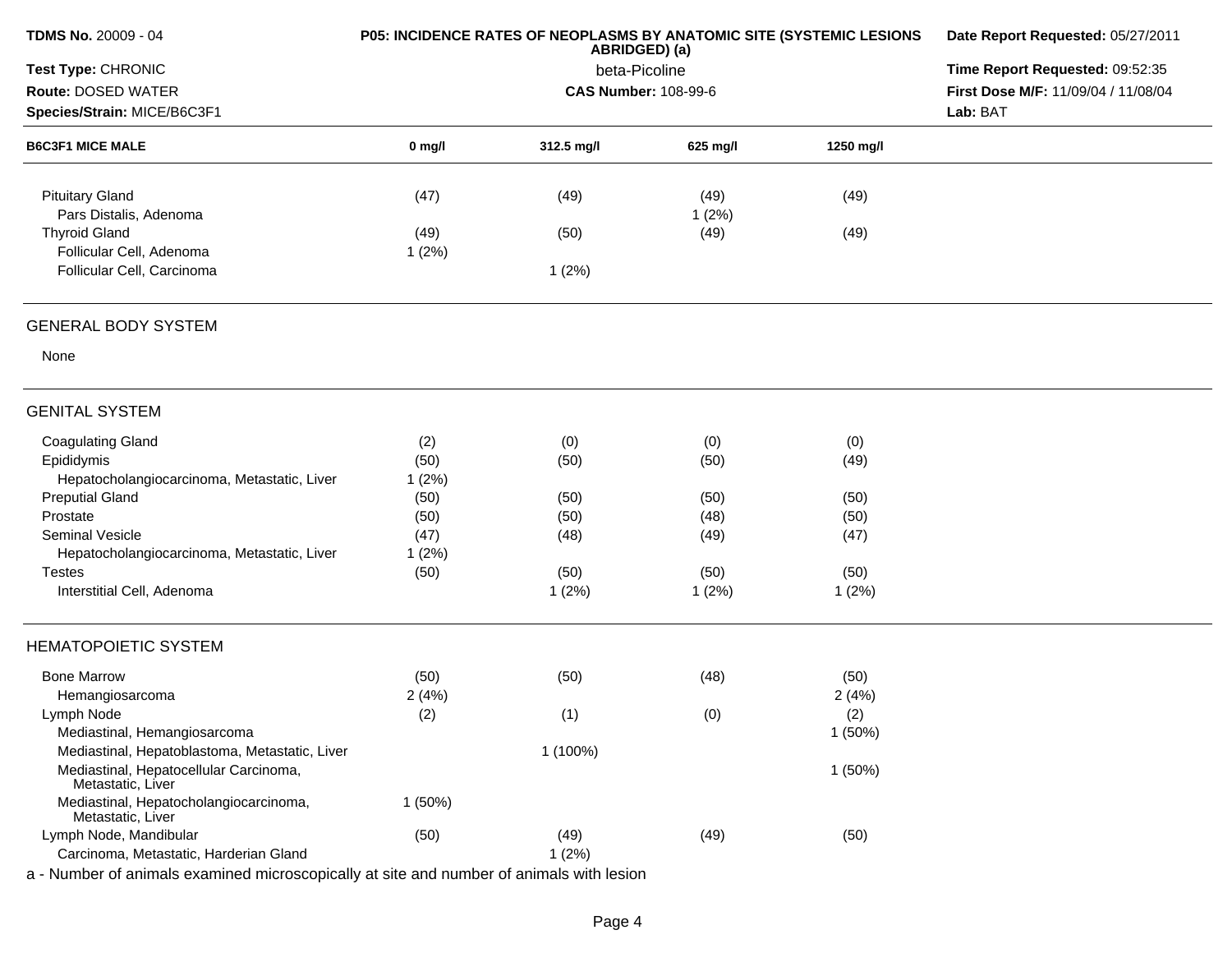| TDMS No. 20009 - 04                                     |          | P05: INCIDENCE RATES OF NEOPLASMS BY ANATOMIC SITE (SYSTEMIC LESIONS<br>ABRIDGED) (a) | Date Report Requested: 05/27/2011<br>Time Report Requested: 09:52:35 |           |                                     |
|---------------------------------------------------------|----------|---------------------------------------------------------------------------------------|----------------------------------------------------------------------|-----------|-------------------------------------|
| Test Type: CHRONIC                                      |          | beta-Picoline                                                                         |                                                                      |           |                                     |
| Route: DOSED WATER                                      |          | <b>CAS Number: 108-99-6</b>                                                           |                                                                      |           | First Dose M/F: 11/09/04 / 11/08/04 |
| Species/Strain: MICE/B6C3F1                             |          |                                                                                       |                                                                      |           | Lab: BAT                            |
| <b>B6C3F1 MICE MALE</b>                                 | $0$ mg/l | 312.5 mg/l                                                                            | 625 mg/l                                                             | 1250 mg/l |                                     |
| Hepatocellular Carcinoma, Metastatic, Liver             |          |                                                                                       |                                                                      | 1(2%)     |                                     |
| Rhabdomyosarcoma, Metastatic, Skeletal<br><b>Muscle</b> | 1(2%)    |                                                                                       |                                                                      |           |                                     |
| Lymph Node, Mesenteric                                  | (45)     | (45)                                                                                  | (43)                                                                 | (45)      |                                     |
| Sarcoma, Metastatic, Liver                              |          | 1(2%)                                                                                 |                                                                      |           |                                     |
| Spleen                                                  | (46)     | (48)                                                                                  | (47)                                                                 | (46)      |                                     |
| Hemangiosarcoma                                         | 1(2%)    | 1(2%)                                                                                 | 2(4%)                                                                | 2(4%)     |                                     |
| Thymus                                                  | (41)     | (42)                                                                                  | (48)                                                                 | (47)      |                                     |
| Hemangiosarcoma, Metastatic, Liver                      |          | 1(2%)                                                                                 |                                                                      |           |                                     |
| Hepatoblastoma, Metastatic, Liver                       |          |                                                                                       | 1(2%)                                                                |           |                                     |
| Hepatocellular Carcinoma, Metastatic, Liver             | 1(2%)    | 1(2%)                                                                                 | 1(2%)                                                                | 2(4%)     |                                     |
| Hepatocholangiocarcinoma, Metastatic, Liver             | 1(2%)    | 1(2%)                                                                                 |                                                                      |           |                                     |
| Sarcoma, Metastatic, Liver                              |          | 1(2%)                                                                                 |                                                                      |           |                                     |
| <b>INTEGUMENTARY SYSTEM</b>                             |          |                                                                                       |                                                                      |           |                                     |
| Skin                                                    | (50)     | (50)                                                                                  | (50)                                                                 | (50)      |                                     |
| Subcutaneous Tissue, Fibrous Histiocytoma               | 1(2%)    | 2(4%)                                                                                 |                                                                      | 1(2%)     |                                     |
| Subcutaneous Tissue, Hemangioma                         | 1(2%)    |                                                                                       |                                                                      | 1(2%)     |                                     |
| Subcutaneous Tissue, Hemangiosarcoma                    | 1(2%)    |                                                                                       | 2(4%)                                                                | 1(2%)     |                                     |
| Subcutaneous Tissue, Lipoma                             |          |                                                                                       | 1(2%)                                                                | 1(2%)     |                                     |
| Subcutaneous Tissue, Sarcoma                            |          | 1(2%)                                                                                 |                                                                      |           |                                     |
| MUSCULOSKELETAL SYSTEM                                  |          |                                                                                       |                                                                      |           |                                     |
|                                                         |          |                                                                                       |                                                                      |           |                                     |
| Bone                                                    | (50)     | (50)                                                                                  | (50)                                                                 | (50)      |                                     |
| Chondrosarcoma                                          |          |                                                                                       | 1(2%)                                                                |           |                                     |
| <b>Skeletal Muscle</b>                                  | (1)      | (0)                                                                                   | (0)                                                                  | (0)       |                                     |
| Rhabdomyosarcoma                                        | 1 (100%) |                                                                                       |                                                                      |           |                                     |
| NERVOUS SYSTEM                                          |          |                                                                                       |                                                                      |           |                                     |
| <b>Brain</b>                                            | (50)     | (50)                                                                                  | (50)                                                                 | (50)      |                                     |
| Sarcoma, Metastatic, Liver                              |          | 1(2%)                                                                                 |                                                                      |           |                                     |
|                                                         |          |                                                                                       |                                                                      |           |                                     |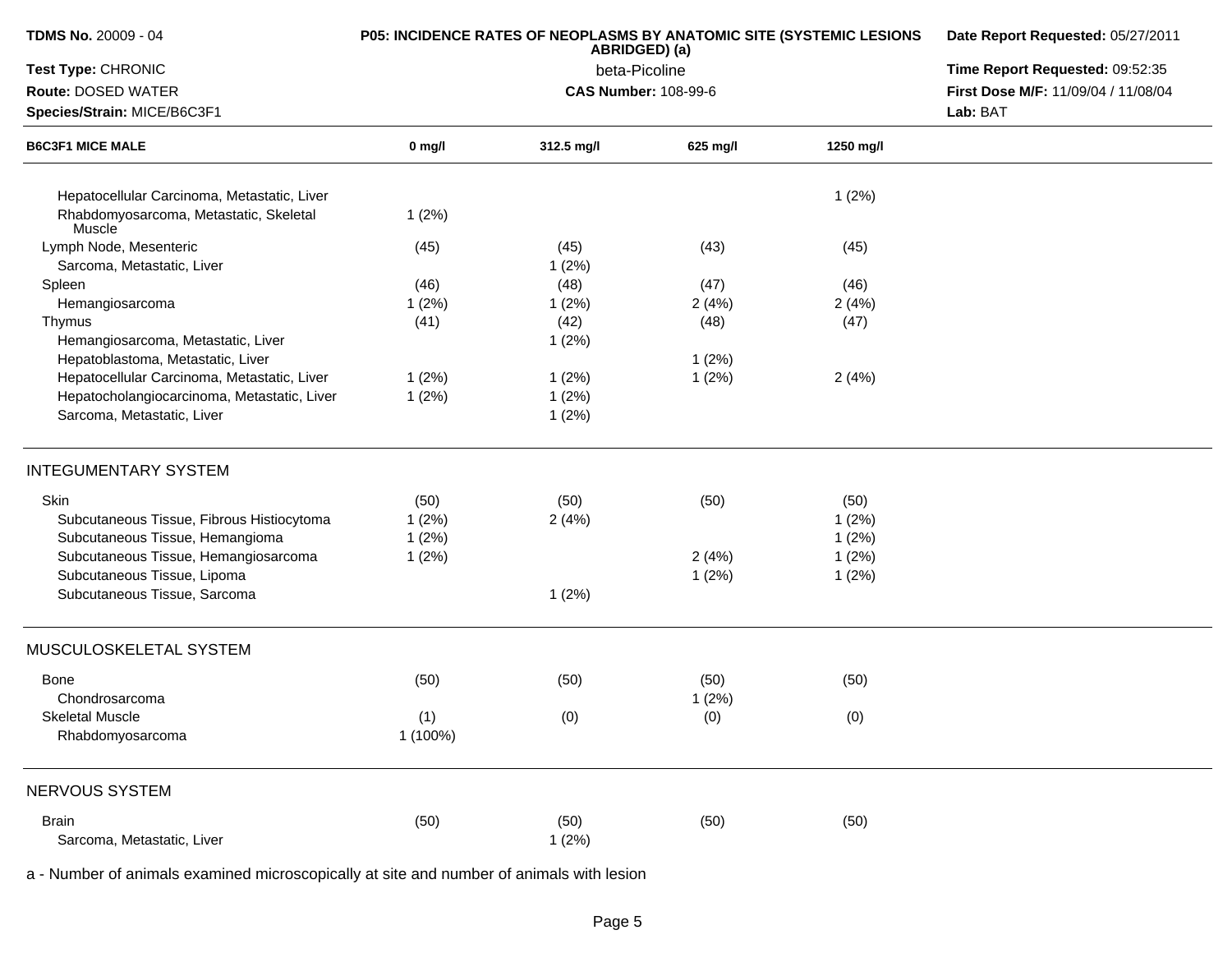| TDMS No. 20009 - 04                                           | P05: INCIDENCE RATES OF NEOPLASMS BY ANATOMIC SITE (SYSTEMIC LESIONS | Date Report Requested: 05/27/2011 |                             |           |                                     |
|---------------------------------------------------------------|----------------------------------------------------------------------|-----------------------------------|-----------------------------|-----------|-------------------------------------|
| Test Type: CHRONIC                                            |                                                                      | Time Report Requested: 09:52:35   |                             |           |                                     |
| Route: DOSED WATER                                            |                                                                      |                                   | <b>CAS Number: 108-99-6</b> |           | First Dose M/F: 11/09/04 / 11/08/04 |
| Species/Strain: MICE/B6C3F1                                   |                                                                      |                                   |                             |           | Lab: BAT                            |
| <b>B6C3F1 MICE MALE</b>                                       | $0$ mg/l                                                             | 312.5 mg/l                        | 625 mg/l                    | 1250 mg/l |                                     |
|                                                               |                                                                      |                                   |                             |           |                                     |
| <b>RESPIRATORY SYSTEM</b>                                     |                                                                      |                                   |                             |           |                                     |
| Lung                                                          | (50)                                                                 | (50)                              | (50)                        | (50)      |                                     |
| Alveolar/Bronchiolar Adenoma                                  | 6 (12%)                                                              | 11 (22%)                          | 14 (28%)                    | 6(12%)    |                                     |
| Alveolar/Bronchiolar Adenoma, Multiple                        |                                                                      |                                   | 2(4%)                       | 2(4%)     |                                     |
| Alveolar/Bronchiolar Carcinoma                                | 9(18%)                                                               | 7 (14%)                           | 8 (16%)                     | 6(12%)    |                                     |
| Alveolar/Bronchiolar Carcinoma, Multiple                      |                                                                      | 2(4%)                             |                             | 3(6%)     |                                     |
| Carcinoma, Metastatic, Harderian Gland                        | 1(2%)                                                                |                                   |                             | 1(2%)     |                                     |
| Hemangiosarcoma                                               | 2(4%)                                                                |                                   |                             |           |                                     |
| Hemangiosarcoma, Metastatic, Liver                            |                                                                      | 1(2%)                             |                             |           |                                     |
| Hepatoblastoma, Metastatic, Liver                             | 2(4%)                                                                |                                   | 1(2%)                       |           |                                     |
| Hepatocellular Carcinoma, Metastatic, Liver                   | 14 (28%)                                                             | 12 (24%)                          | 12 (24%)                    | 6 (12%)   |                                     |
| Hepatocholangiocarcinoma, Metastatic, Liver                   | 1(2%)                                                                | 1(2%)                             | 1(2%)                       |           |                                     |
| Rhabdomyosarcoma, Metastatic, Skeletal<br>Muscle <sup>®</sup> | 1(2%)                                                                |                                   |                             |           |                                     |
| Sarcoma, Metastatic, Liver                                    |                                                                      | 1(2%)                             |                             |           |                                     |
| Sarcoma, Metastatic, Uncertain Primary Site                   | 1(2%)                                                                |                                   |                             |           |                                     |
| Nose                                                          | (50)                                                                 | (50)                              | (50)                        | (50)      |                                     |
| Carcinoma, Metastatic, Harderian Gland                        |                                                                      |                                   |                             | 1(2%)     |                                     |
| Hemangiosarcoma                                               | 1(2%)                                                                |                                   |                             |           |                                     |
| Pleura                                                        | (0)                                                                  | (1)                               | (0)                         | (1)       |                                     |
| Hepatocellular Carcinoma, Metastatic, Liver                   |                                                                      | 1 (100%)                          |                             | 1 (100%)  |                                     |
| Trachea                                                       | (47)                                                                 | (49)                              | (45)                        | (49)      |                                     |
| SPECIAL SENSES SYSTEM                                         |                                                                      |                                   |                             |           |                                     |
| Eye                                                           | (36)                                                                 | (39)                              | (43)                        | (40)      |                                     |
| <b>Harderian Gland</b>                                        | (46)                                                                 | (47)                              | (46)                        | (47)      |                                     |
| Adenoma                                                       | 5(11%)                                                               | 5(11%)                            | 3(7%)                       | 2(4%)     |                                     |
| Carcinoma                                                     | 2(4%)                                                                | 4 (9%)                            | 1(2%)                       | 3(6%)     |                                     |
| Rhabdomyosarcoma, Metastatic, Skeletal<br>Muscle              | 1(2%)                                                                |                                   |                             |           |                                     |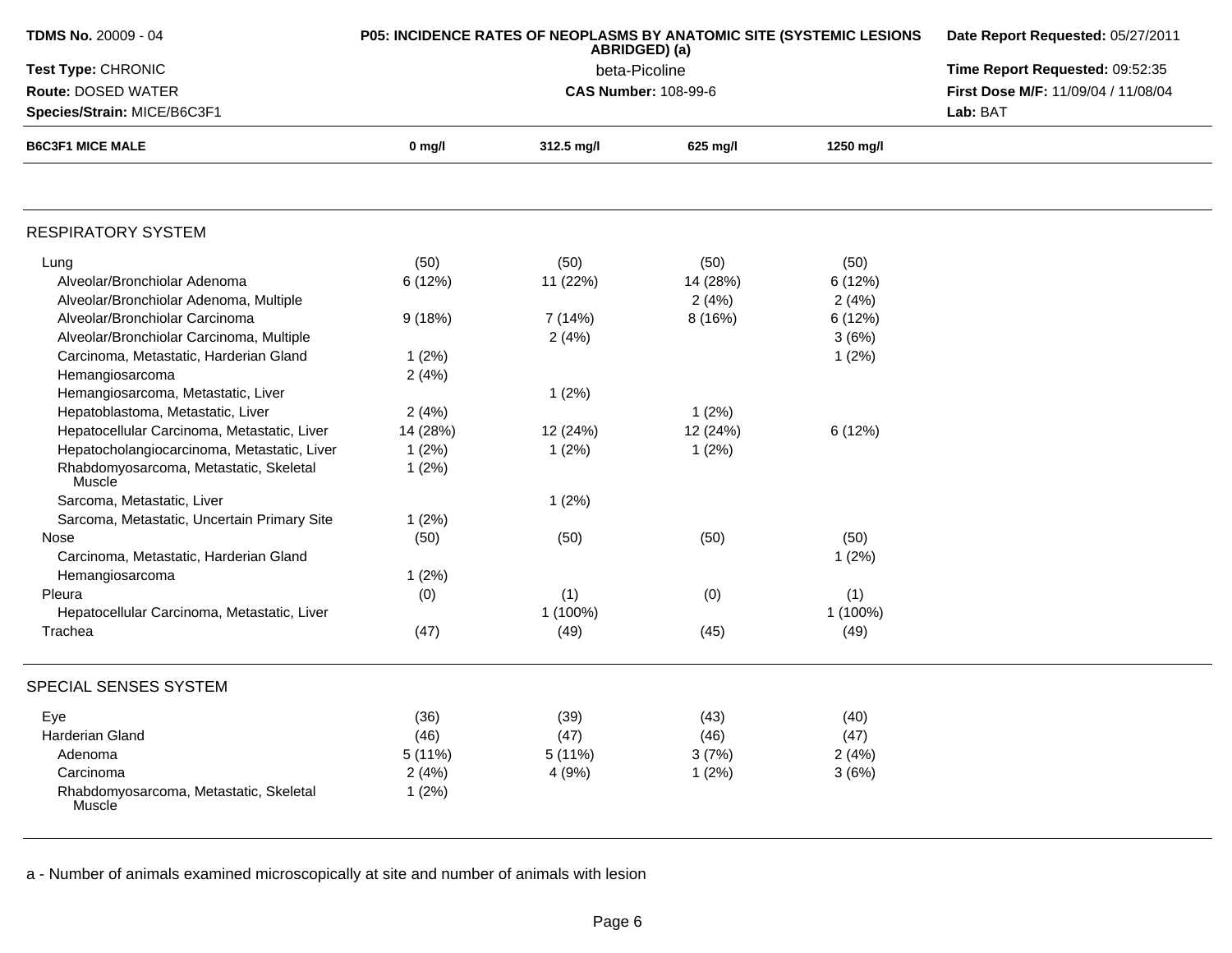| <b>TDMS No.</b> 20009 - 04                                                                           |               | <b>P05: INCIDENCE RATES OF NEOPLASMS BY ANATOMIC SITE (SYSTEMIC LESIONS</b><br>ABRIDGED) (a) | Date Report Requested: 05/27/2011                                                  |               |  |
|------------------------------------------------------------------------------------------------------|---------------|----------------------------------------------------------------------------------------------|------------------------------------------------------------------------------------|---------------|--|
| Test Type: CHRONIC<br>Route: DOSED WATER<br>Species/Strain: MICE/B6C3F1                              |               | beta-Picoline<br><b>CAS Number: 108-99-6</b>                                                 | Time Report Requested: 09:52:35<br>First Dose M/F: 11/09/04 / 11/08/04<br>Lab: BAT |               |  |
| <b>B6C3F1 MICE MALE</b>                                                                              | 0 mg/l        | 312.5 mg/l                                                                                   | 625 mg/l                                                                           | 1250 mg/l     |  |
| <b>URINARY SYSTEM</b>                                                                                |               |                                                                                              |                                                                                    |               |  |
| Kidney<br>Hepatocellular Carcinoma, Metastatic, Liver<br>Hepatocholangiocarcinoma, Metastatic, Liver | (50)<br>1(2%) | (50)                                                                                         | (50)<br>2(4%)<br>1(2%)                                                             | (49)<br>2(4%) |  |
| Sarcoma, Metastatic, Liver<br>Renal Tubule, Adenoma, Multiple<br>Renal Tubule, Carcinoma             |               | 1(2%)                                                                                        | 1(2%)                                                                              | 1(2%)         |  |
| Urethra<br><b>Urinary Bladder</b>                                                                    | (3)<br>(45)   | (3)<br>(45)                                                                                  | (5)<br>(45)                                                                        | (3)<br>(46)   |  |
| <b>SYSTEMIC LESIONS</b>                                                                              |               |                                                                                              |                                                                                    |               |  |
| Multiple Organ<br>Histiocytic Sarcoma                                                                | $*(50)$       | $*(50)$<br>1(2%)                                                                             | $*(50)$                                                                            | $*(50)$       |  |
| Lymphoma Malignant<br>Mesothelioma Benign                                                            | 1(2%)         | 3(6%)                                                                                        | 2(4%)                                                                              |               |  |

\* Number of animals with any tissue examined microscopically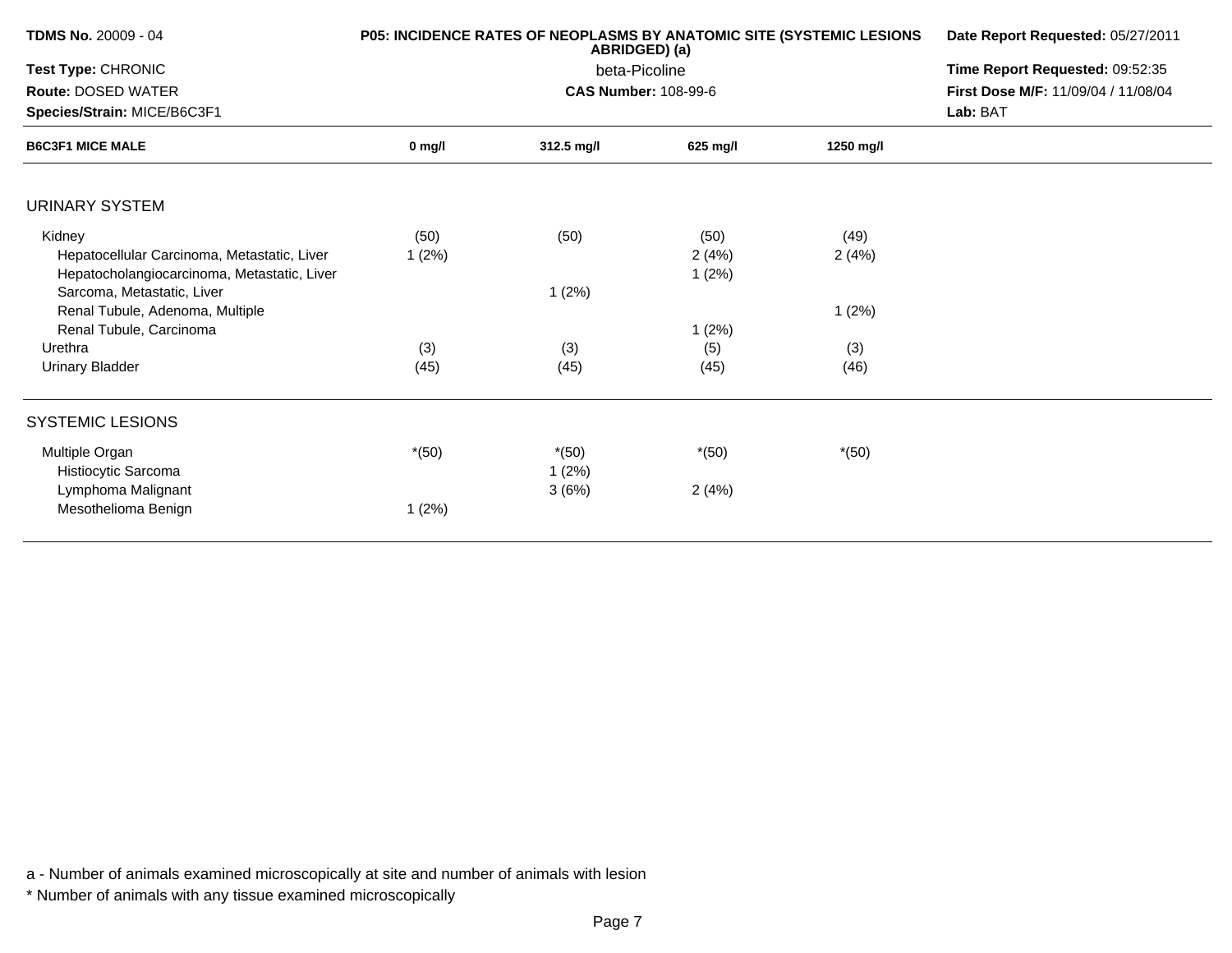| <b>TDMS No. 20009 - 04</b>                                                     |          | <b>P05: INCIDENCE RATES OF NEOPLASMS BY ANATOMIC SITE (SYSTEMIC LESIONS)</b><br>ABRIDGED) (a) | Date Report Requested: 05/27/2011 |                |                                     |
|--------------------------------------------------------------------------------|----------|-----------------------------------------------------------------------------------------------|-----------------------------------|----------------|-------------------------------------|
| Test Type: CHRONIC                                                             |          | beta-Picoline                                                                                 | Time Report Requested: 09:52:35   |                |                                     |
| <b>Route: DOSED WATER</b>                                                      |          | <b>CAS Number: 108-99-6</b>                                                                   |                                   |                | First Dose M/F: 11/09/04 / 11/08/04 |
| Species/Strain: MICE/B6C3F1                                                    |          |                                                                                               |                                   | Lab: BAT       |                                     |
| <b>B6C3F1 MICE MALE</b>                                                        | $0$ mg/l | 312.5 mg/l                                                                                    | 625 mg/l                          | 1250 mg/l      |                                     |
| <b>Tumor Summary for Males</b>                                                 |          |                                                                                               |                                   |                |                                     |
| <b>Total Animals with Primary Neoplasms (b)</b>                                | 48       | 50                                                                                            | 48                                | 46             |                                     |
| <b>Total Primary Neoplasms</b>                                                 | 112      | 124                                                                                           | 128                               | 105            |                                     |
| <b>Total Animals with Benign Neoplasms</b>                                     | 36       | 44                                                                                            | 44                                | 43             |                                     |
| <b>Total Benign Neoplasms</b>                                                  | 49       | 63                                                                                            | 69                                | 58             |                                     |
| <b>Total Animals with Malignant Neoplasms</b>                                  | 36       | 40                                                                                            | 38                                | 32             |                                     |
| <b>Total Malignant Neoplasms</b>                                               | 62       | 61                                                                                            | 59                                | 47             |                                     |
| <b>Total Animals with Metastatic Neoplasms</b>                                 | 19       | 16                                                                                            | 14                                | $\overline{7}$ |                                     |
| <b>Total Metastatic Neoplasms</b>                                              | 32       | 31                                                                                            | 23                                | 15             |                                     |
| <b>Total Animals with Malignant Neoplasms</b><br><b>Uncertain Primary Site</b> |          |                                                                                               |                                   |                |                                     |
| <b>Total Animals with Neoplasms Uncertain-</b><br><b>Benign or Malignant</b>   |          |                                                                                               |                                   |                |                                     |
| <b>Total Uncertain Neoplasms</b>                                               |          |                                                                                               |                                   |                |                                     |

\*\*\* END OF MALE \*\*\*

a - Number of animals examined microscopically at site and number of animals with lesion

b - Primary tumors: all tumors except metastatic tumors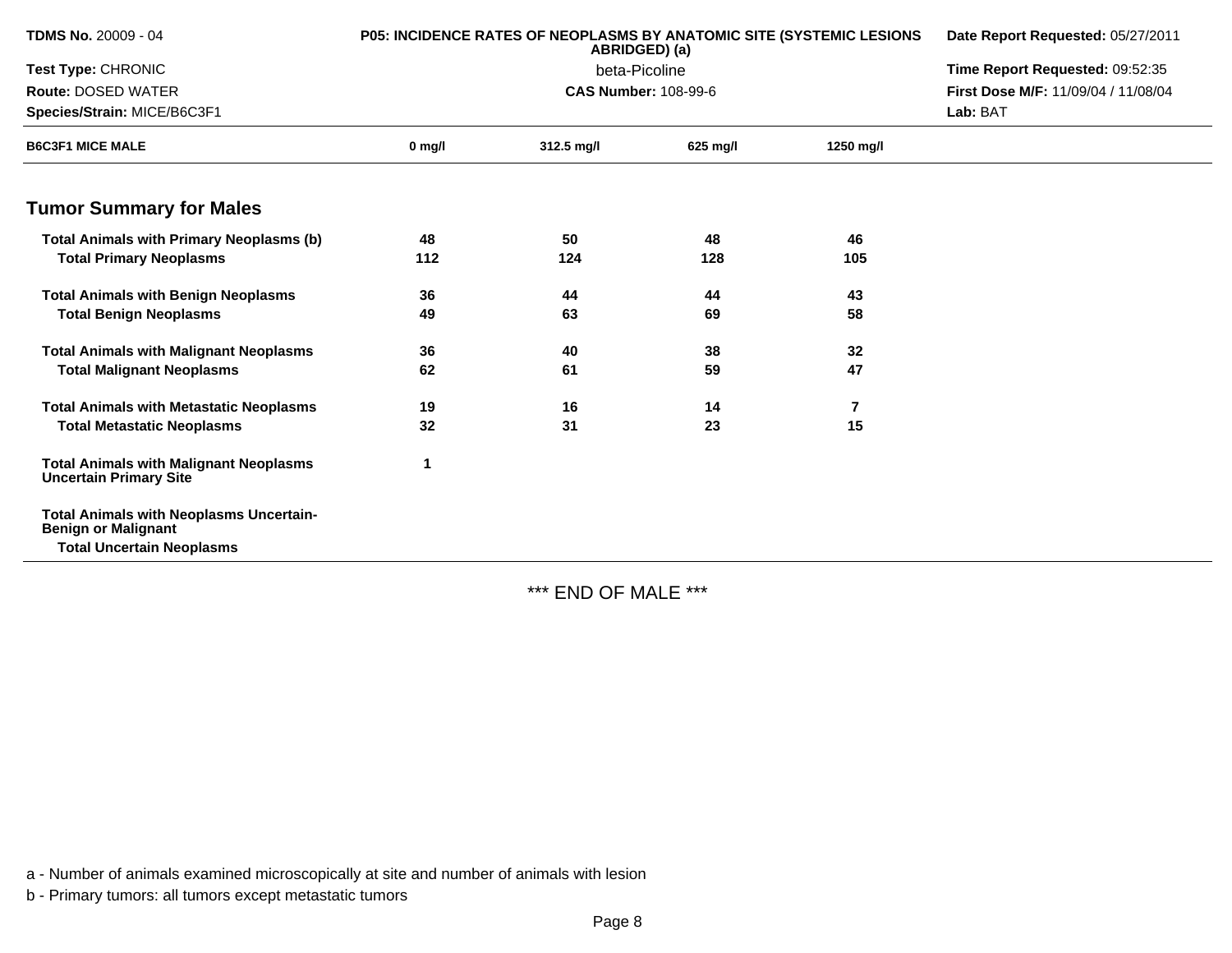| <b>TDMS No. 20009 - 04</b>                              | P05: INCIDENCE RATES OF NEOPLASMS BY ANATOMIC SITE (SYSTEMIC LESIONS | Date Report Requested: 05/27/2011<br>Time Report Requested: 09:52:35 |                             |           |                                     |
|---------------------------------------------------------|----------------------------------------------------------------------|----------------------------------------------------------------------|-----------------------------|-----------|-------------------------------------|
| Test Type: CHRONIC                                      |                                                                      |                                                                      |                             |           |                                     |
| Route: DOSED WATER                                      |                                                                      |                                                                      | <b>CAS Number: 108-99-6</b> |           | First Dose M/F: 11/09/04 / 11/08/04 |
| Species/Strain: MICE/B6C3F1                             |                                                                      |                                                                      |                             | Lab: BAT  |                                     |
| <b>B6C3F1 MICE FEMALE</b>                               | $0$ mg/l                                                             | 312.5 mg/l                                                           | 625 mg/l                    | 1250 mg/l |                                     |
| <b>Disposition Summary</b>                              |                                                                      |                                                                      |                             |           |                                     |
| <b>Animals Initially In Study</b>                       | 50                                                                   | 50                                                                   | 50                          | 50        |                                     |
| <b>Early Deaths</b>                                     |                                                                      |                                                                      |                             |           |                                     |
| <b>Moribund Sacrifice</b>                               | 4                                                                    | 3                                                                    | 1                           | 4         |                                     |
| <b>Natural Death</b>                                    | 8                                                                    | 15                                                                   | 14                          | 13        |                                     |
| <b>Survivors</b>                                        |                                                                      |                                                                      |                             |           |                                     |
| <b>Natural Death</b>                                    |                                                                      |                                                                      | 1                           |           |                                     |
| <b>Terminal Sacrifice</b>                               | 38                                                                   | 32                                                                   | 34                          | 33        |                                     |
| <b>Animals Examined Microscopically</b>                 | 50                                                                   | 50                                                                   | 50                          | 50        |                                     |
| <b>ALIMENTARY SYSTEM</b>                                |                                                                      |                                                                      |                             |           |                                     |
| Esophagus                                               | (50)                                                                 | (49)                                                                 | (49)                        | (50)      |                                     |
| Gallbladder                                             | (43)                                                                 | (36)                                                                 | (36)                        | (35)      |                                     |
| Hepatoblastoma, Metastatic, Liver                       |                                                                      | 1(3%)                                                                |                             |           |                                     |
| Intestine Large, Cecum                                  | (44)                                                                 | (36)                                                                 | (38)                        | (39)      |                                     |
| Carcinoma                                               |                                                                      |                                                                      | 1(3%)                       |           |                                     |
| Intestine Large, Colon                                  | (44)                                                                 | (35)                                                                 | (40)                        | (38)      |                                     |
| Intestine Large, Rectum                                 | (43)                                                                 | (35)                                                                 | (37)                        | (38)      |                                     |
| Intestine Small, Duodenum                               | (42)                                                                 | (35)                                                                 | (36)                        | (37)      |                                     |
| Intestine Small, Ileum                                  | (44)                                                                 | (36)                                                                 | (37)                        | (37)      |                                     |
| Intestine Small, Jejunum                                | (43)                                                                 | (35)                                                                 | (37)                        | (38)      |                                     |
| Carcinoma                                               |                                                                      |                                                                      |                             | 2(5%)     |                                     |
| Liver                                                   | (49)                                                                 | (50)                                                                 | (50)                        | (50)      |                                     |
| Hemangiosarcoma                                         | 2(4%)                                                                | 5 (10%)                                                              | 3(6%)                       | 2(4%)     |                                     |
| Hepatoblastoma                                          | 1(2%)                                                                | 3(6%)                                                                | 3(6%)                       | 3(6%)     |                                     |
| Hepatoblastoma, Multiple                                |                                                                      |                                                                      | 1(2%)                       | 1(2%)     |                                     |
| Hepatocellular Adenoma                                  | 11 (22%)                                                             | 3(6%)                                                                | 10 (20%)                    | 9(18%)    |                                     |
| Hepatocellular Adenoma, Multiple                        | 27 (55%)                                                             | 43 (86%)                                                             | 36 (72%)                    | 30 (60%)  |                                     |
| Hepatocellular Carcinoma                                | 6 (12%)                                                              | 13 (26%)                                                             | 16 (32%)                    | 18 (36%)  |                                     |
| Hepatocellular Carcinoma, Multiple                      | 5 (10%)                                                              | 7 (14%)                                                              | 10 (20%)                    | 5(10%)    |                                     |
| Mast Cell Tumor Malignant                               |                                                                      | 1(2%)                                                                |                             |           |                                     |
| Osteosarcoma, Metastatic, Bone                          |                                                                      |                                                                      |                             | 1(2%)     |                                     |
| Rhabdomyosarcoma, Metastatic, Uncertain<br>Primary Site |                                                                      |                                                                      | 1(2%)                       |           |                                     |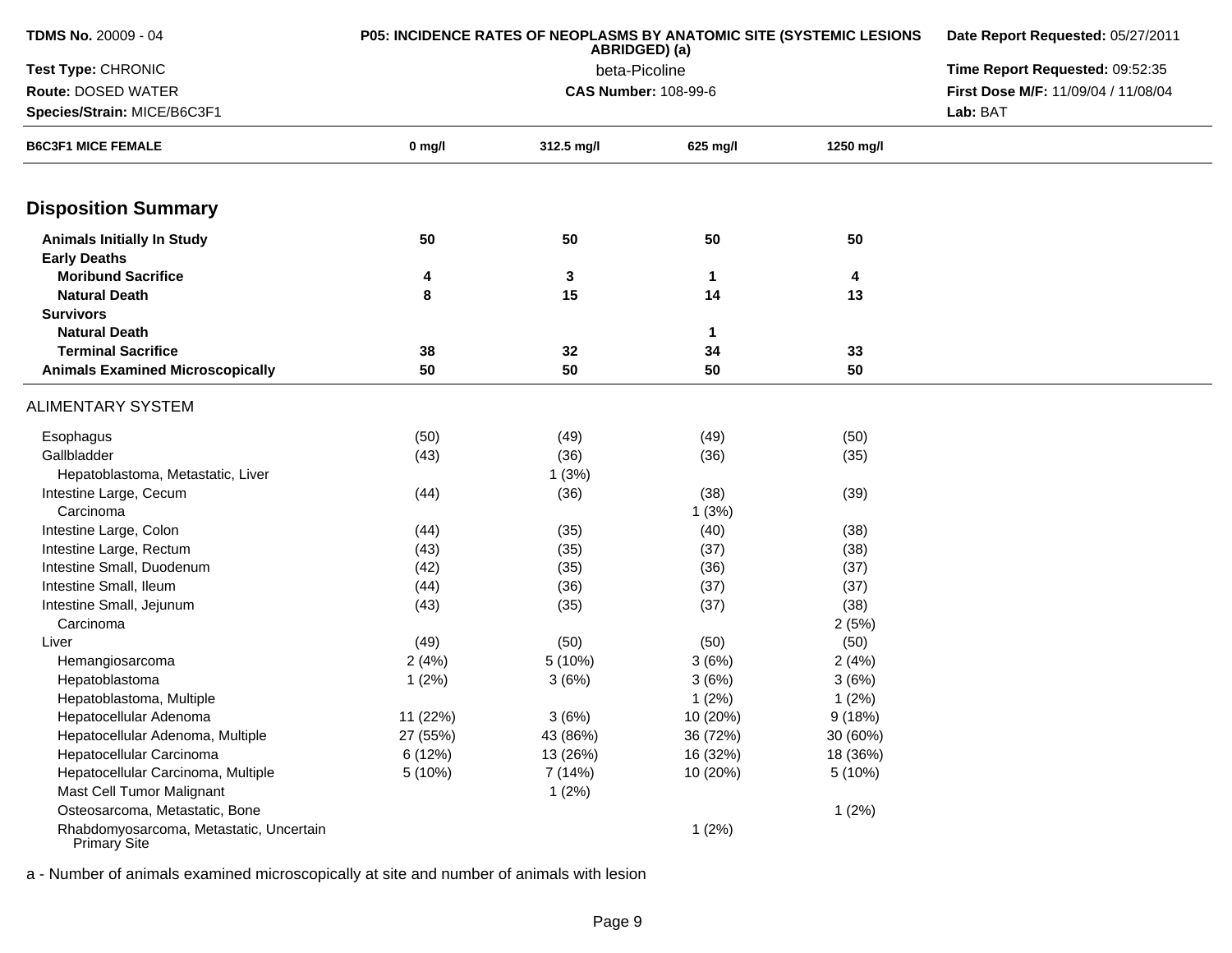| <b>TDMS No. 20009 - 04</b>                                       | P05: INCIDENCE RATES OF NEOPLASMS BY ANATOMIC SITE (SYSTEMIC LESIONS | Date Report Requested: 05/27/2011 |                                 |           |                                     |
|------------------------------------------------------------------|----------------------------------------------------------------------|-----------------------------------|---------------------------------|-----------|-------------------------------------|
| Test Type: CHRONIC                                               |                                                                      | beta-Picoline                     | Time Report Requested: 09:52:35 |           |                                     |
| <b>Route: DOSED WATER</b>                                        |                                                                      | <b>CAS Number: 108-99-6</b>       |                                 |           | First Dose M/F: 11/09/04 / 11/08/04 |
| Species/Strain: MICE/B6C3F1                                      |                                                                      |                                   |                                 |           | Lab: BAT                            |
| <b>B6C3F1 MICE FEMALE</b>                                        | $0$ mg/l                                                             | 312.5 mg/l                        | 625 mg/l                        | 1250 mg/l |                                     |
| Mesentery                                                        | (8)                                                                  | (16)                              | (16)                            | (9)       |                                     |
| Lipoma                                                           |                                                                      |                                   | 1(6%)                           |           |                                     |
| Rhabdomyosarcoma, Metastatic, Uncertain<br>Primary Site          |                                                                      |                                   | 1(6%)                           |           |                                     |
| Sarcoma                                                          |                                                                      |                                   |                                 | $1(11\%)$ |                                     |
| Pancreas                                                         | (48)                                                                 | (42)                              | (46)                            | (45)      |                                     |
| Rhabdomyosarcoma, Metastatic, Uncertain<br>Primary Site          |                                                                      |                                   | 1(2%)                           |           |                                     |
| Sarcoma, Metastatic, Mesentery                                   |                                                                      |                                   |                                 | 1(2%)     |                                     |
| Salivary Glands                                                  | (50)                                                                 | (47)                              | (47)                            | (50)      |                                     |
| Stomach, Forestomach                                             | (47)                                                                 | (43)                              | (45)                            | (47)      |                                     |
| Squamous Cell Carcinoma                                          |                                                                      | 1(2%)                             |                                 |           |                                     |
| Squamous Cell Papilloma                                          |                                                                      | 1(2%)                             | 1(2%)                           | 1(2%)     |                                     |
| Stomach, Glandular                                               | (45)                                                                 | (39)                              | (41)                            | (41)      |                                     |
| Tongue                                                           | (0)                                                                  | (0)                               | (0)                             | (1)       |                                     |
| Squamous Cell Carcinoma                                          |                                                                      |                                   |                                 | 1 (100%)  |                                     |
| Tooth                                                            | (0)                                                                  | (1)                               | (2)                             | (9)       |                                     |
| Gingiva, Fibroma, Osseous                                        |                                                                      | 1 (100%)                          |                                 |           |                                     |
| <b>CARDIOVASCULAR SYSTEM</b>                                     |                                                                      |                                   |                                 |           |                                     |
| <b>Blood Vessel</b>                                              | (2)                                                                  | (3)                               | (1)                             | (0)       |                                     |
| Heart                                                            | (50)                                                                 | (50)                              | (49)                            | (50)      |                                     |
| Hemangiosarcoma                                                  |                                                                      |                                   |                                 | 1(2%)     |                                     |
| Pericardium, Alveolar/Bronchiolar Carcinoma,<br>Metastatic, Lung |                                                                      |                                   |                                 | 1(2%)     |                                     |
| <b>ENDOCRINE SYSTEM</b>                                          |                                                                      |                                   |                                 |           |                                     |
| <b>Adrenal Cortex</b>                                            | (49)                                                                 | (45)                              | (46)                            | (50)      |                                     |
| Adenoma                                                          |                                                                      |                                   |                                 | 1(2%)     |                                     |
| Sarcoma, Metastatic, Mesentery                                   |                                                                      |                                   |                                 | 1(2%)     |                                     |
| Adrenal Medulla                                                  | (49)                                                                 | (45)                              | (46)                            | (50)      |                                     |
| Pheochromocytoma Benign                                          | 1(2%)                                                                | 1(2%)                             |                                 |           |                                     |
| Pheochromocytoma Complex                                         |                                                                      |                                   | 1(2%)                           |           |                                     |
|                                                                  |                                                                      |                                   |                                 |           |                                     |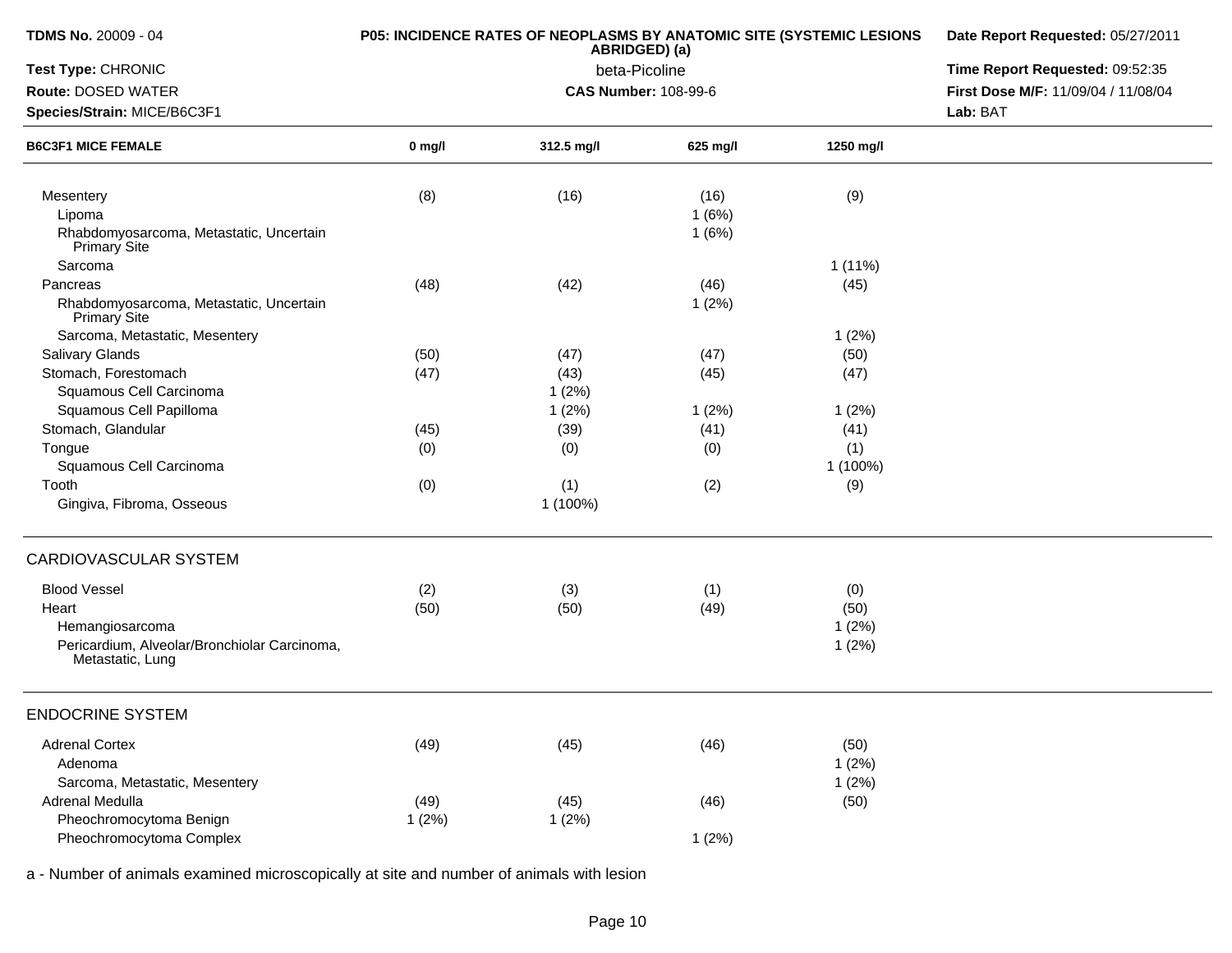| TDMS No. 20009 - 04                                            | P05: INCIDENCE RATES OF NEOPLASMS BY ANATOMIC SITE (SYSTEMIC LESIONS | Date Report Requested: 05/27/2011 |                                 |           |                                     |
|----------------------------------------------------------------|----------------------------------------------------------------------|-----------------------------------|---------------------------------|-----------|-------------------------------------|
| Test Type: CHRONIC                                             |                                                                      | beta-Picoline                     | Time Report Requested: 09:52:35 |           |                                     |
| Route: DOSED WATER                                             |                                                                      | <b>CAS Number: 108-99-6</b>       |                                 |           | First Dose M/F: 11/09/04 / 11/08/04 |
| Species/Strain: MICE/B6C3F1                                    |                                                                      |                                   |                                 |           | Lab: BAT                            |
| <b>B6C3F1 MICE FEMALE</b>                                      | $0$ mg/l                                                             | 312.5 mg/l                        | 625 mg/l                        | 1250 mg/l |                                     |
| Pheochromocytoma Malignant                                     |                                                                      | 2(4%)                             |                                 |           |                                     |
| Islets, Pancreatic                                             | (48)                                                                 | (41)                              | (45)                            | (45)      |                                     |
| Adenoma                                                        |                                                                      | 1(2%)                             |                                 | 1(2%)     |                                     |
| Parathyroid Gland                                              | (38)                                                                 | (34)                              | (40)                            | (41)      |                                     |
| <b>Pituitary Gland</b>                                         | (50)                                                                 | (46)                              | (47)                            | (46)      |                                     |
| Pars Distalis, Adenoma                                         | 4(8%)                                                                | 5 (11%)                           | 2(4%)                           | 3(7%)     |                                     |
| <b>Thyroid Gland</b>                                           | (48)                                                                 | (45)                              | (45)                            | (49)      |                                     |
| Follicular Cell, Adenoma                                       |                                                                      |                                   |                                 | 1(2%)     |                                     |
| <b>GENERAL BODY SYSTEM</b>                                     |                                                                      |                                   |                                 |           |                                     |
| None                                                           |                                                                      |                                   |                                 |           |                                     |
| <b>GENITAL SYSTEM</b>                                          |                                                                      |                                   |                                 |           |                                     |
| <b>Clitoral Gland</b>                                          | (50)                                                                 | (50)                              | (48)                            | (50)      |                                     |
| Ovary                                                          | (49)                                                                 | (48)                              | (48)                            | (47)      |                                     |
| Cystadenoma                                                    | 3(6%)                                                                | 4(8%)                             |                                 | 6 (13%)   |                                     |
| Hemangioma                                                     |                                                                      |                                   |                                 | 1(2%)     |                                     |
| Uterus                                                         | (49)                                                                 | (47)                              | (49)                            | (49)      |                                     |
| Hemangiosarcoma                                                |                                                                      |                                   |                                 | 1(2%)     |                                     |
| Polyp Stromal                                                  | 2(4%)                                                                |                                   |                                 |           |                                     |
| Cervix, Sarcoma                                                |                                                                      |                                   | 1(2%)                           |           |                                     |
| Endometrium, Adenoma                                           | 1(2%)                                                                |                                   |                                 |           |                                     |
| <b>HEMATOPOIETIC SYSTEM</b>                                    |                                                                      |                                   |                                 |           |                                     |
| <b>Bone Marrow</b>                                             | (49)                                                                 | (46)                              | (48)                            | (49)      |                                     |
| Hemangiosarcoma                                                | 1(2%)                                                                |                                   |                                 |           |                                     |
| Mast Cell Tumor Malignant                                      |                                                                      | 1(2%)                             |                                 |           |                                     |
| Lymph Node                                                     | (6)                                                                  | (8)                               | (6)                             | (8)       |                                     |
| Bronchial, Alveolar/Bronchiolar Carcinoma,<br>Metastatic, Lung |                                                                      |                                   |                                 | 1(13%)    |                                     |
| Iliac, Mast Cell Tumor Malignant                               |                                                                      | 1(13%)                            |                                 |           |                                     |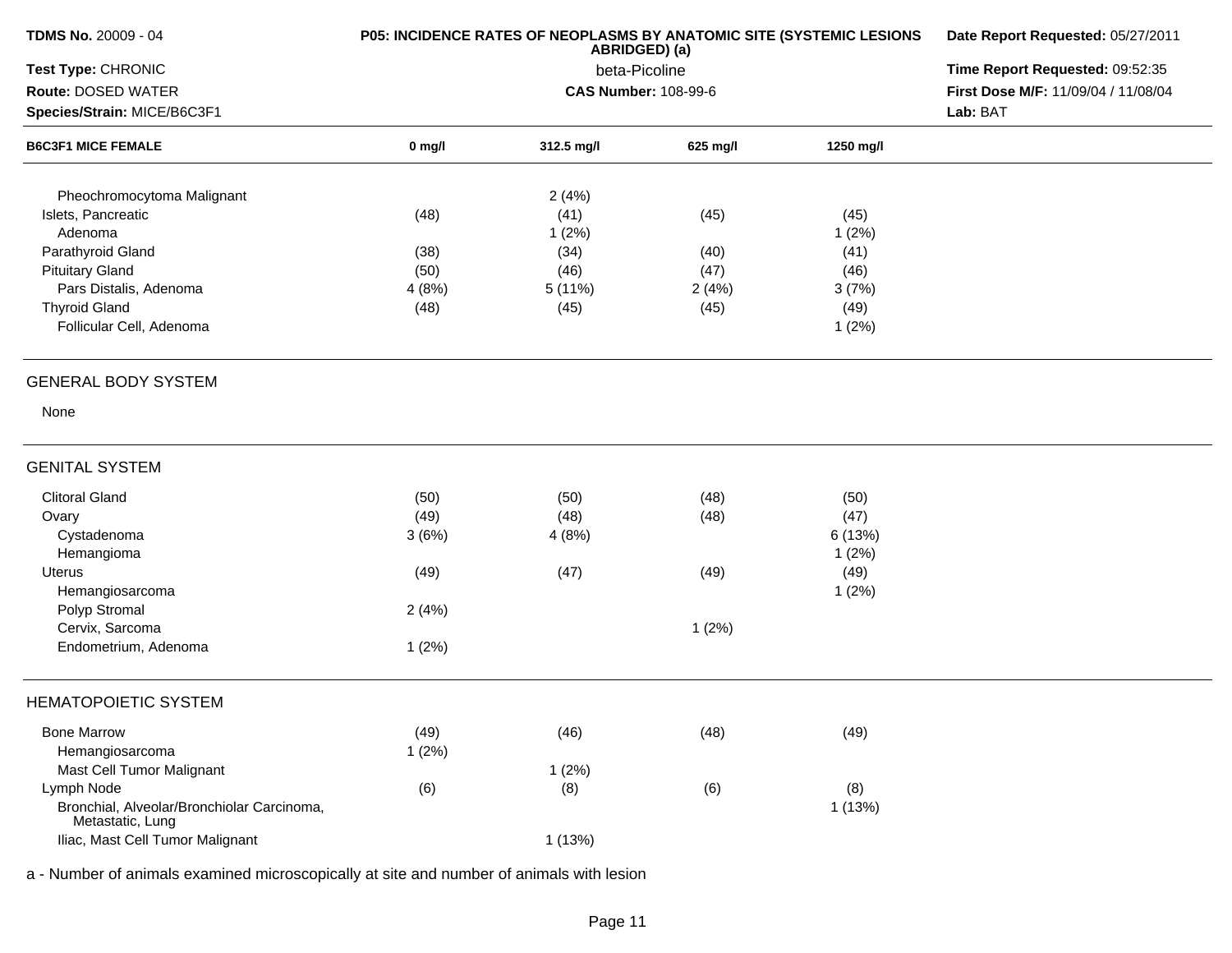| TDMS No. 20009 - 04                                                          |          | P05: INCIDENCE RATES OF NEOPLASMS BY ANATOMIC SITE (SYSTEMIC LESIONS<br>ABRIDGED) (a) | Date Report Requested: 05/27/2011<br>Time Report Requested: 09:52:35 |           |                                     |
|------------------------------------------------------------------------------|----------|---------------------------------------------------------------------------------------|----------------------------------------------------------------------|-----------|-------------------------------------|
| Test Type: CHRONIC                                                           |          | beta-Picoline                                                                         |                                                                      |           |                                     |
| Route: DOSED WATER                                                           |          | <b>CAS Number: 108-99-6</b>                                                           |                                                                      |           | First Dose M/F: 11/09/04 / 11/08/04 |
| Species/Strain: MICE/B6C3F1                                                  |          |                                                                                       | Lab: BAT                                                             |           |                                     |
| <b>B6C3F1 MICE FEMALE</b>                                                    | $0$ mg/l | 312.5 mg/l                                                                            | 625 mg/l                                                             | 1250 mg/l |                                     |
| Iliac, Sarcoma, Metastatic, Mesentery                                        |          |                                                                                       |                                                                      | 1(13%)    |                                     |
| Lumbar, Hemangiosarcoma                                                      |          | 1(13%)                                                                                |                                                                      |           |                                     |
| Mediastinal, Sarcoma, Metastatic, Mesentery                                  |          |                                                                                       |                                                                      | 1(13%)    |                                     |
| Renal, Hemangiosarcoma                                                       |          | 1(13%)                                                                                |                                                                      |           |                                     |
| Lymph Node, Mandibular                                                       | (48)     | (42)                                                                                  | (47)                                                                 | (47)      |                                     |
| Sarcoma, Metastatic, Mesentery                                               |          |                                                                                       |                                                                      | 1(2%)     |                                     |
| Lymph Node, Mesenteric                                                       | (46)     | (38)                                                                                  | (45)                                                                 | (46)      |                                     |
| Sarcoma, Metastatic, Mesentery                                               |          |                                                                                       |                                                                      | 1(2%)     |                                     |
| Spleen                                                                       | (46)     | (42)                                                                                  | (45)                                                                 | (46)      |                                     |
| Fibrosarcoma                                                                 |          |                                                                                       |                                                                      | 1(2%)     |                                     |
| Hemangiosarcoma                                                              | 1(2%)    | 2(5%)                                                                                 |                                                                      |           |                                     |
| Mast Cell Tumor Malignant                                                    |          | 1(2%)                                                                                 |                                                                      |           |                                     |
| Thymus                                                                       | (45)     | (44)                                                                                  | (48)                                                                 | (47)      |                                     |
| Alveolar/Bronchiolar Carcinoma, Metastatic,<br>Lung                          |          | 1(2%)                                                                                 |                                                                      | 2(4%)     |                                     |
| Hemangiosarcoma                                                              |          |                                                                                       | 1(2%)                                                                |           |                                     |
| Rhabdomyosarcoma, Metastatic, Uncertain<br><b>Primary Site</b>               |          |                                                                                       | 1(2%)                                                                |           |                                     |
| Sarcoma, Metastatic, Mesentery                                               |          |                                                                                       |                                                                      | 1(2%)     |                                     |
| <b>INTEGUMENTARY SYSTEM</b>                                                  |          |                                                                                       |                                                                      |           |                                     |
| <b>Mammary Gland</b><br>Carcinoma                                            | (50)     | (49)<br>1(2%)                                                                         | (49)                                                                 | (48)      |                                     |
| Skin                                                                         | (50)     | (50)                                                                                  | (50)                                                                 | (50)      |                                     |
| Mast Cell Tumor Benign                                                       | 1(2%)    |                                                                                       |                                                                      |           |                                     |
| Subcutaneous Tissue, Fibrous Histiocytoma                                    |          | 1(2%)                                                                                 |                                                                      |           |                                     |
| Subcutaneous Tissue, Hemangiosarcoma                                         | 2(4%)    | 1(2%)                                                                                 |                                                                      |           |                                     |
| Subcutaneous Tissue, Rhabdomyosarcoma,<br>Metastatic, Uncertain Primary Site |          |                                                                                       | 1(2%)                                                                |           |                                     |
| Subcutaneous Tissue, Sarcoma                                                 | 2(4%)    | 2(4%)                                                                                 | 4(8%)                                                                | 4(8%)     |                                     |
| MUSCULOSKELETAL SYSTEM                                                       |          |                                                                                       |                                                                      |           |                                     |
| Bone                                                                         | (50)     | (50)                                                                                  | (50)                                                                 | (50)      |                                     |
|                                                                              |          |                                                                                       |                                                                      |           |                                     |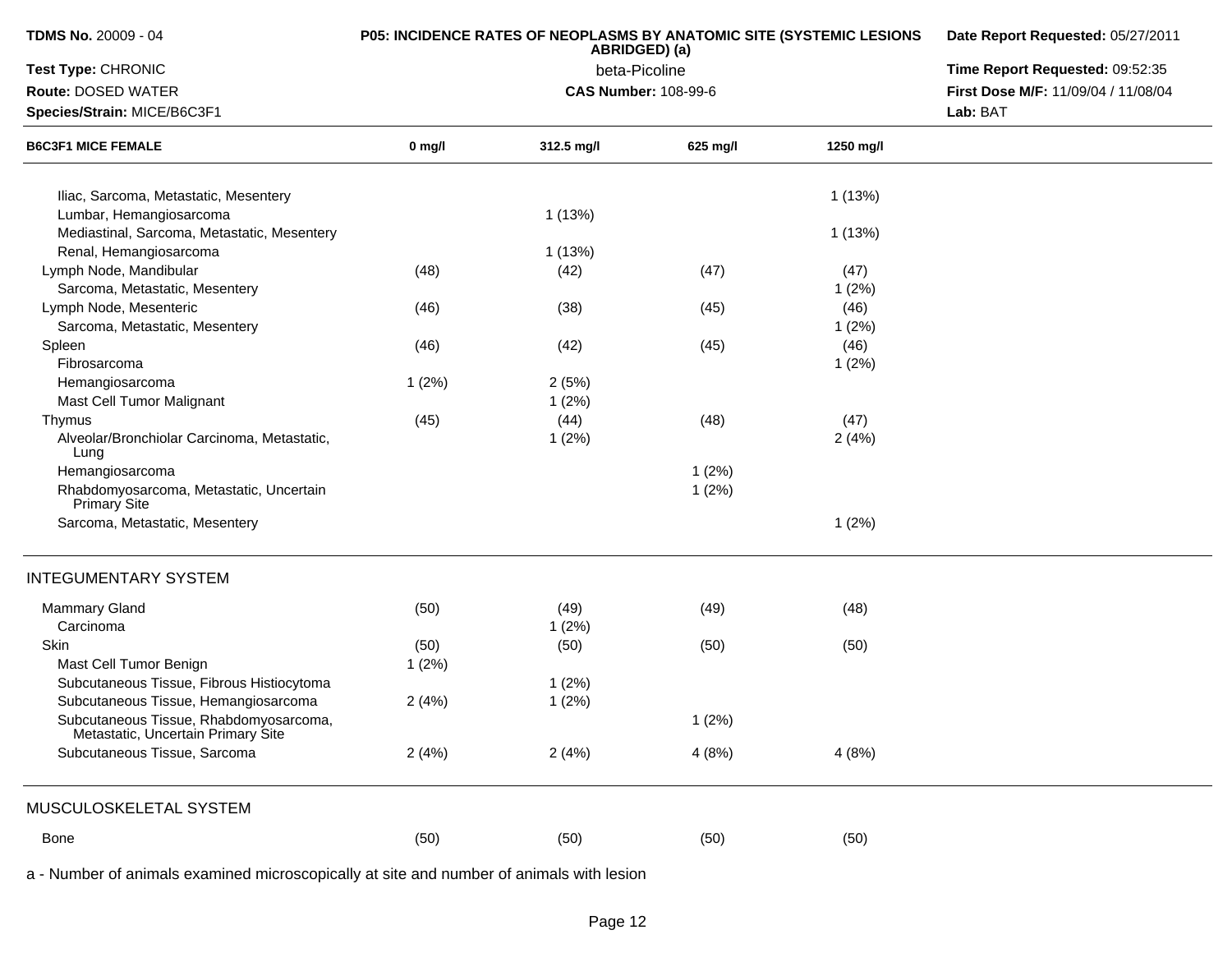| <b>TDMS No. 20009 - 04</b>                               | P05: INCIDENCE RATES OF NEOPLASMS BY ANATOMIC SITE (SYSTEMIC LESIONS | Date Report Requested: 05/27/2011<br>Time Report Requested: 09:52:35 |          |           |                                     |
|----------------------------------------------------------|----------------------------------------------------------------------|----------------------------------------------------------------------|----------|-----------|-------------------------------------|
| Test Type: CHRONIC                                       |                                                                      |                                                                      |          |           |                                     |
| Route: DOSED WATER                                       |                                                                      | <b>CAS Number: 108-99-6</b>                                          |          |           | First Dose M/F: 11/09/04 / 11/08/04 |
| Species/Strain: MICE/B6C3F1<br><b>B6C3F1 MICE FEMALE</b> |                                                                      |                                                                      |          | Lab: BAT  |                                     |
|                                                          | $0$ mg/l                                                             | 312.5 mg/l                                                           | 625 mg/l | 1250 mg/l |                                     |
| Osteosarcoma                                             | 2(4%)                                                                |                                                                      |          |           |                                     |
| Osteosarcoma, Multiple                                   |                                                                      |                                                                      |          | 1(2%)     |                                     |
| <b>Skeletal Muscle</b>                                   | (1)                                                                  | (0)                                                                  | (0)      | (1)       |                                     |
| Sarcoma, Metastatic, Mesentery                           |                                                                      |                                                                      |          | 1 (100%)  |                                     |
| NERVOUS SYSTEM                                           |                                                                      |                                                                      |          |           |                                     |
| <b>Brain</b>                                             | (50)                                                                 | (47)                                                                 | (47)     | (50)      |                                     |
| Peripheral Nerve                                         | (1)                                                                  | (0)                                                                  | (0)      | (1)       |                                     |
| Spinal Cord                                              | (1)                                                                  | (0)                                                                  | (0)      | (1)       |                                     |
| <b>RESPIRATORY SYSTEM</b>                                |                                                                      |                                                                      |          |           |                                     |
| Lung                                                     | (50)                                                                 | (50)                                                                 | (49)     | (50)      |                                     |
| Alveolar/Bronchiolar Adenoma                             | 5 (10%)                                                              | 5(10%)                                                               | 4(8%)    | 10 (20%)  |                                     |
| Alveolar/Bronchiolar Adenoma, Multiple                   |                                                                      | 1(2%)                                                                |          | 1(2%)     |                                     |
| Alveolar/Bronchiolar Carcinoma                           | 7(14%)                                                               | 6(12%)                                                               | 8(16%)   | 9(18%)    |                                     |
| Alveolar/Bronchiolar Carcinoma, Multiple                 |                                                                      | 2(4%)                                                                | 2(4%)    | 4(8%)     |                                     |
| Carcinoma, Metastatic, Harderian Gland                   | 1(2%)                                                                |                                                                      | 3(6%)    |           |                                     |
| Hepatoblastoma, Metastatic, Liver                        |                                                                      |                                                                      |          | 1(2%)     |                                     |
| Hepatocellular Carcinoma, Metastatic, Liver              | 1(2%)                                                                | 5(10%)                                                               | 8(16%)   | 4(8%)     |                                     |
| Mast Cell Tumor Malignant                                |                                                                      | 1(2%)                                                                |          |           |                                     |
| Osteosarcoma, Metastatic, Bone                           |                                                                      |                                                                      |          | 1(2%)     |                                     |
| Sarcoma, Metastatic, Mesentery                           |                                                                      |                                                                      |          | 1(2%)     |                                     |
| Sarcoma, Metastatic, Skin                                | 1(2%)                                                                |                                                                      | 1(2%)    |           |                                     |
| Nose                                                     | (49)                                                                 | (44)                                                                 | (49)     | (47)      |                                     |
| Pleura                                                   | (0)                                                                  | (0)                                                                  | (0)      | (1)       |                                     |
| Alveolar/Bronchiolar Carcinoma, Metastatic,<br>Lung      |                                                                      |                                                                      |          | 1 (100%)  |                                     |
| Trachea                                                  | (47)                                                                 | (41)                                                                 | (45)     | (44)      |                                     |
| SPECIAL SENSES SYSTEM                                    |                                                                      |                                                                      |          |           |                                     |
| Eye                                                      | (43)                                                                 | (35)                                                                 | (36)     | (39)      |                                     |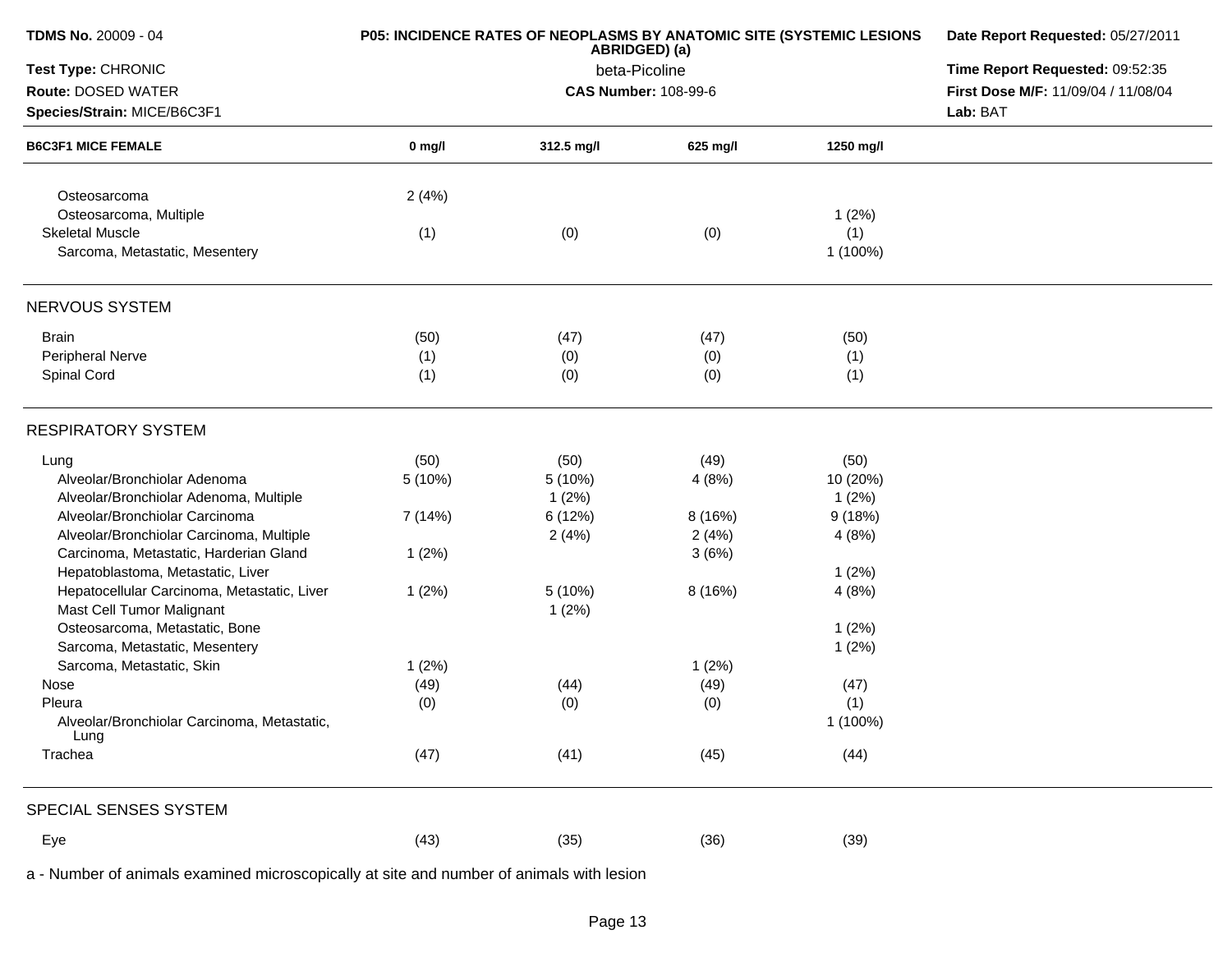|          |                                      | <b>P05: INCIDENCE RATES OF NEOPLASMS BY ANATOMIC SITE (SYSTEMIC LESIONS</b><br>ABRIDGED) (a) |                                                                                      |                                      |  |  |
|----------|--------------------------------------|----------------------------------------------------------------------------------------------|--------------------------------------------------------------------------------------|--------------------------------------|--|--|
|          | Time Report Requested: 09:52:35      |                                                                                              |                                                                                      |                                      |  |  |
|          |                                      |                                                                                              |                                                                                      | First Dose M/F: 11/09/04 / 11/08/04  |  |  |
|          |                                      | Lab: BAT                                                                                     |                                                                                      |                                      |  |  |
| $0$ mg/l | 312.5 mg/l                           | 625 mg/l                                                                                     | 1250 mg/l                                                                            |                                      |  |  |
| 1(2%)    |                                      |                                                                                              |                                                                                      |                                      |  |  |
| (45)     | (41)                                 | (43)                                                                                         | (47)                                                                                 |                                      |  |  |
| 2(4%)    |                                      | 2(5%)                                                                                        | 2(4%)                                                                                |                                      |  |  |
| 2(4%)    | 1(2%)                                | 4 (9%)                                                                                       | 4(9%)                                                                                |                                      |  |  |
|          | 1(2%)                                |                                                                                              |                                                                                      |                                      |  |  |
| (0)      | (0)                                  | (0)                                                                                          | (1)                                                                                  |                                      |  |  |
|          |                                      |                                                                                              |                                                                                      |                                      |  |  |
|          |                                      |                                                                                              |                                                                                      |                                      |  |  |
|          |                                      |                                                                                              | 1(2%)                                                                                |                                      |  |  |
|          | 1(2%)                                |                                                                                              |                                                                                      |                                      |  |  |
|          |                                      |                                                                                              | 1(2%)                                                                                |                                      |  |  |
|          |                                      |                                                                                              | $1(2\%)$                                                                             |                                      |  |  |
| (44)     | (37)                                 | (39)                                                                                         | (41)                                                                                 |                                      |  |  |
|          |                                      |                                                                                              |                                                                                      |                                      |  |  |
|          |                                      |                                                                                              |                                                                                      |                                      |  |  |
|          |                                      |                                                                                              |                                                                                      |                                      |  |  |
|          |                                      |                                                                                              |                                                                                      |                                      |  |  |
|          | (49)<br>$*(50)$<br>1(2%)<br>14 (28%) | (47)<br>$*(50)$<br>15 (30%)                                                                  | beta-Picoline<br><b>CAS Number: 108-99-6</b><br>(48)<br>$*(50)$<br>1(2%)<br>10 (20%) | (49)<br>$*(50)$<br>1(2%)<br>13 (26%) |  |  |

\* Number of animals with any tissue examined microscopically